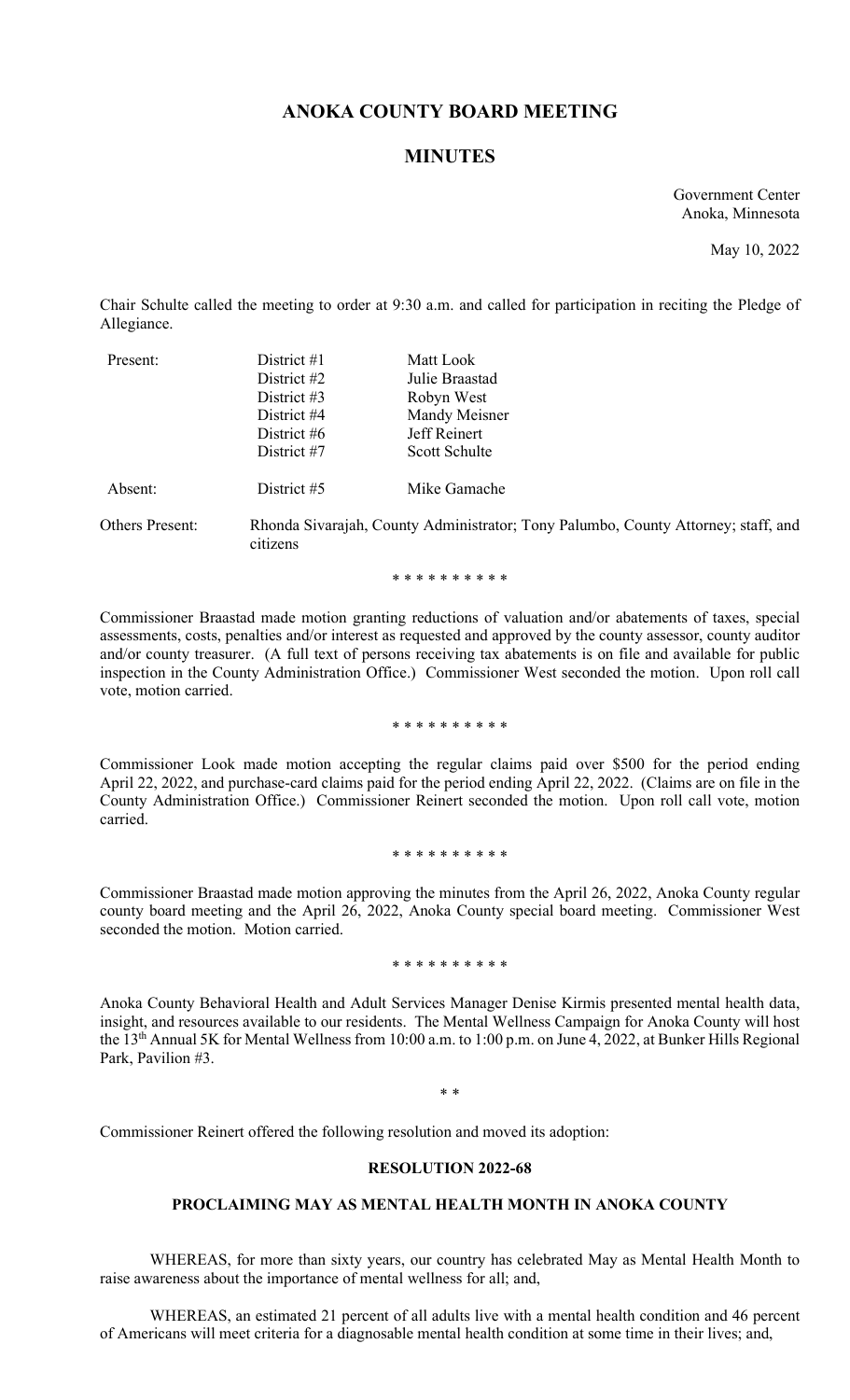WHEREAS, increased awareness of mental health for adults, families, and youth can lead to earlier recognition and treatment of mental health concerns along with reducing stigma; and,

WHEREAS, with early and effective treatment, those individuals with mental health conditions can recover and lead full, productive lives; and,

WHEREAS, the county is working with the community, consumers of mental health services, family members, and service providers to establish a continuum of mental health services that will provide the right service at the right time; and,

WHEREAS, the Mental Wellness Campaign for Anoka County is sponsoring the 13<sup>th</sup> Annual Walk for Mental Wellness on June 4, 2022:

NOW, THEREFORE, BE IT RESOLVED that Anoka County, by and through its Board of Commissioners, does hereby proclaim May 2022 to be Mental Health Month in Anoka County. We call upon all in our community to recommit to increasing awareness and understanding of mental health, the steps our citizens can take to protect their mental health, and the need for appropriate and accessible services for all people with mental health conditions.

Motion carried. Resolution declared adopted.

\* \* \* \* \* \* \* \* \* \*

Commissioner West presented the Management Committee report from the meeting of April 26, 2022.

- 1. Commissioner Reinert made motion approving the following personnel transaction:
	- A. Restructure/fill Finance and Central Services effective April 26, 2022 vacancy due to retirement effective November 30, 2021. PC#1992000338

**FROM:** 1.0 FTE Collections Specialist - Grade B009, range \$17.97 to \$27.37 per hour.

**TO:** 1.0 FTE Supervisor, Accounting - Grade C013, range \$26.45 to \$44.08 per hour.

Commissioner West seconded the motion. Upon roll call vote, motion carried.

\* \* \* \* \* \* \* \* \* \*

Commissioner Schulte presented the Transportation Committee report from the meeting of May 2, 2022.

#### **Highway**

1. Commissioner West offered the following resolution and moved its adoption:

#### **RESOLUTION #2022-69**

### **RESOLUTION AUTHORIZING THE PREPARATION OF A HIGHWAY RIGHT-OF-WAY PLAT FOR PROJECT SAP 002-652-006**

WHEREAS, Minn. Stat. § 160.085, subd. 1 provides that "In order to facilitate the acquisition of right-of-way required for highways, state and county road authorities may file for record in the office of the county recorder or registrar of titles, in the county in which right-of-way is to be acquired, such orders or resolutions, as required by law, in the form of maps or plats showing the right-of-way by course distance, bearing and arc length and other rights or interests in the land to be acquired as the road authority determines necessary"; and,

WHEREAS, the Anoka County Highway Department proposes to construct improvements at CSAH 52 (Radisson Road) and Cloud Drive NE in the city of Blaine, which project is numbered SAP 002-652-006 (the "Project"); and, which would necessitate the acquisition of additional lands, easements, and other property interests ("Right-of-Way"); and,

WHEREAS, the county engineer deems it necessary to proceed with the preparation of a highway right-of-way plat to facilitate the acquisition of the Right-of-Way necessary to construct the Project: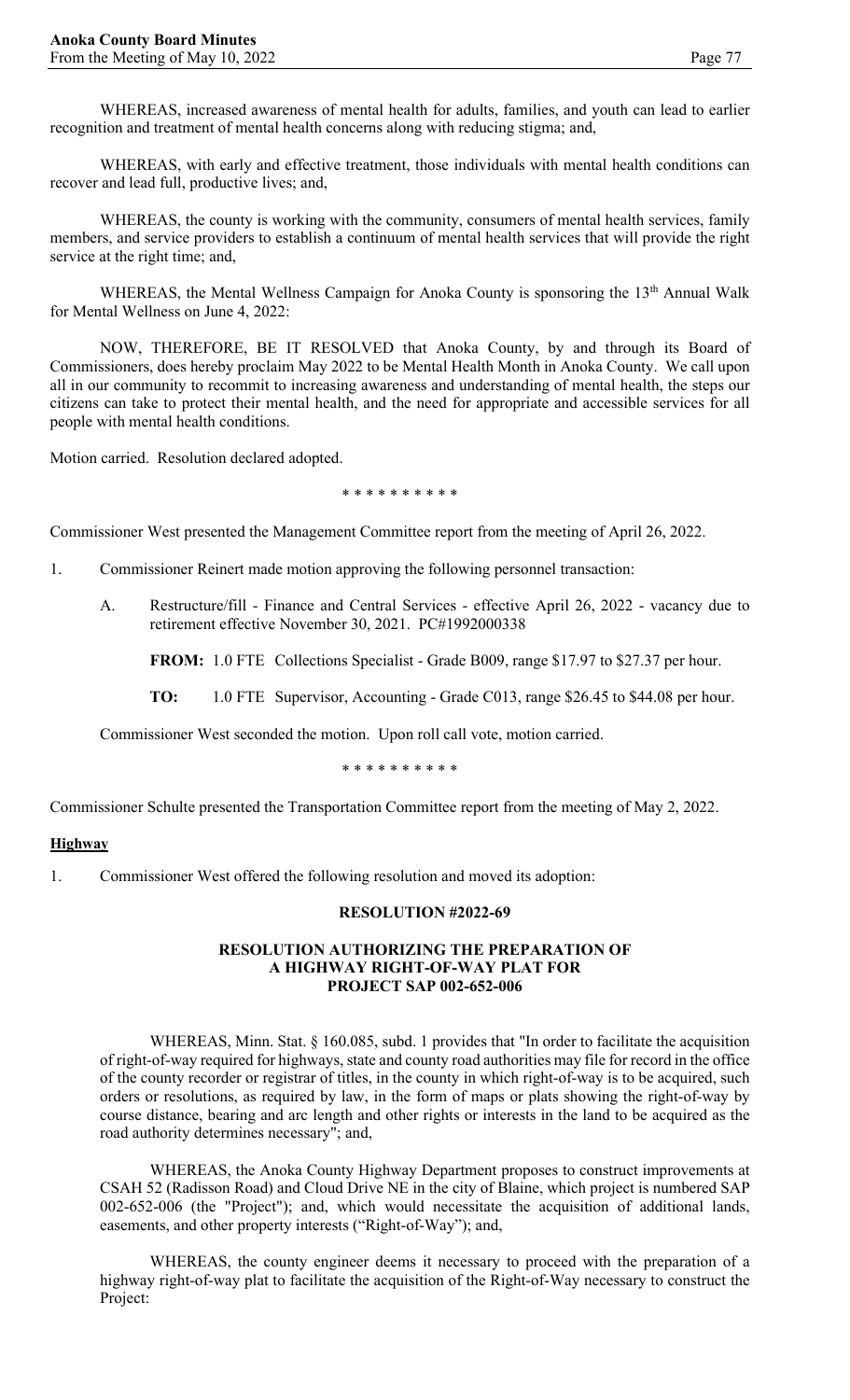BE IT FURTHER RESOLVED that the county engineer is hereby authorized to charge the cost of the survey work, incidental to the platting process, to the County Road and Bridge Account.

Motion carried. Resolution declared adopted.

2. Commissioner West offered the following resolution and moved its adoption:

#### **RESOLUTION #2022-70**

# **RESOLUTION AUTHORIZING ACQUISITION OF RIGHT-OF-WAY FOR ANOKA COUNTY HIGHWAY PROJECT SAP 002-652-006**

WHEREAS, the Anoka County Highway Department proposes to construct improvements at the intersection of CSAH 52 (Radisson Road) and Cloud Drive NE in the city of Blaine, which project is numbered SAP 002-652-006 (the "Project"); and,

WHEREAS, the Project work consists of adding a new traffic control signal system, geometric improvements, and ADA pedestrian accommodations at the intersection of Radisson Road and Cloud Drive NE; to provide for the safety of the traveling public; and,

WHEREAS, in addition to the existing easements, certain lands and property interests, including temporary construction easements ("Right-of-Way"), are required to construct the Project; and,

WHEREAS, the Right-of-Way necessary for the Project is more particularly described in Exhibit A, which is attached hereto and incorporated herein; and,

WHEREAS, the Anoka County Board of Commissioners was advised by Highway Department staff of the need to begin construction of the Project in the spring of 2023; and,

WHEREAS, to begin construction of the Project in the spring of 2023, Anoka County will require title and possession of the Right-of-Way prior to the filing of an award by the court appointed commissioners pursuant to Minnesota's Quick Take process, under the provisions of Minn. Stat. § 117.042:

NOW, THEREFORE, BE IT RESOLVED that Anoka County, by and through its Board of Commissioners, hereby authorizes the county engineer to proceed to acquire the Right-of-Way deemed necessary for the Project in accordance with Minnesota Statutes.

BE IT FURTHER RESOLVED that the Anoka County Board of Commissioners hereby authorizes the acquisition of Right-of-Way, as described above that cannot be successfully acquired through negotiation, by eminent domain to enable the county to take title and possession of such lands prior to the filing of an award by the court-appointed commissioners, pursuant to Minn. Stat. §§ 117.011, 117.042, and 163.02, subd. 2.

BE IT FURTHER RESOLVED that the Anoka County Attorney is requested to file the necessary petition and to prosecute such action to a successful conclusion or until it is abandoned, dismissed, or terminated by the county or the court.

(Exhibit A is on file in the County Administration Office.)

Upon roll call vote, motion carried. Resolution declared adopted.

3. Commissioner Look offered the following resolution and moved its adoption:

# **RESOLUTION #2022-71**

### **RESOLUTION AUTHORIZING APPROVAL OF MASTER PARTNERSHIP CONTRACT (CONTRACT #C0009218)**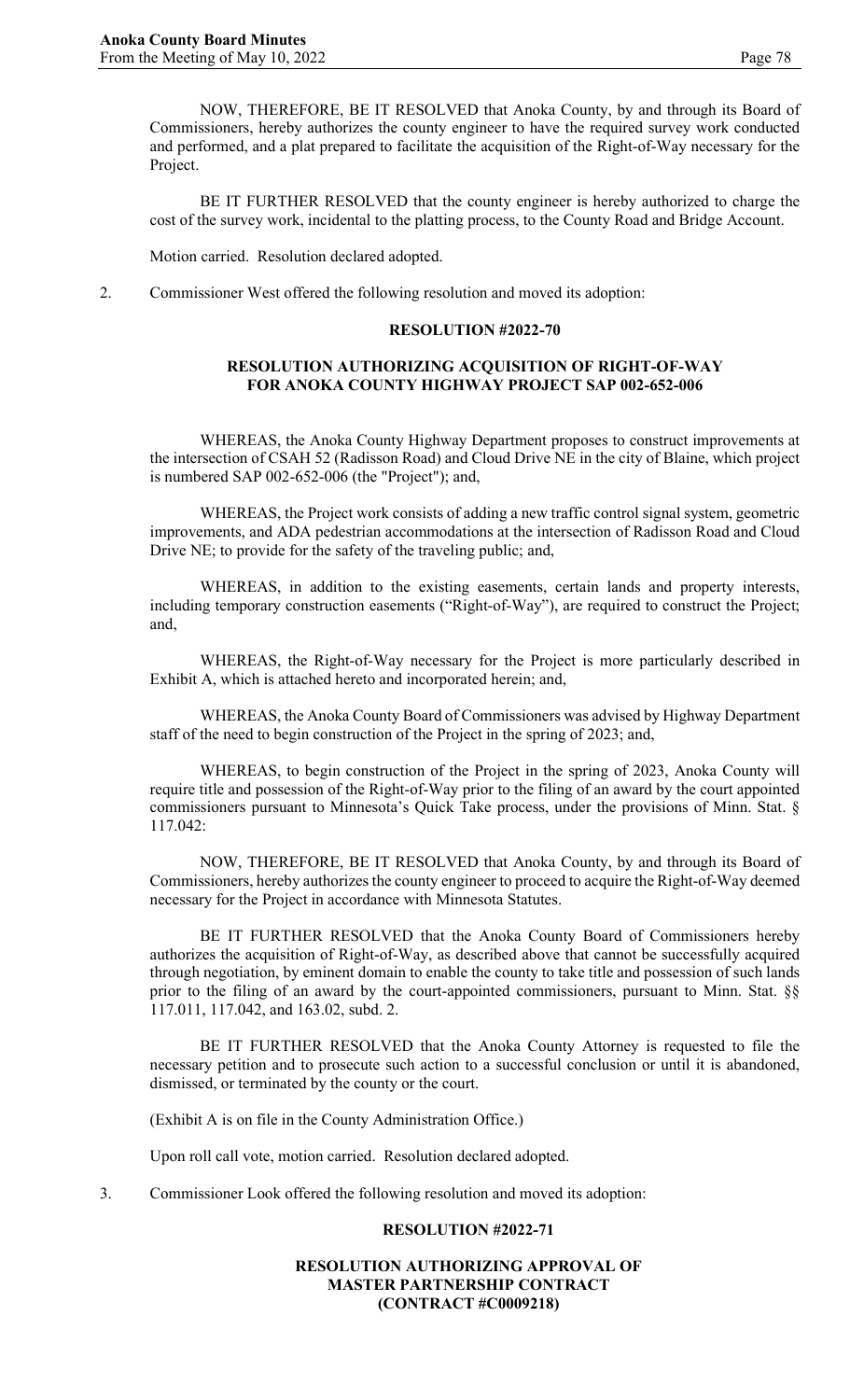WHEREAS, the Minnesota Department of Transportation ("MnDOT") wishes to cooperate closely with local units of government to coordinate the delivery of transportation services and maximize the efficient delivery of such services at all levels of government; and,

WHEREAS, MnDOT and the County of Anoka ("County") are authorized by Minnesota Statutes sections 471.59, 174.02, and 161.20, to undertake collaborative efforts for the design, construction, maintenance, and operation of state and local roads; and,

WHEREAS, MnDOT and the County wish to be able to respond quickly and efficiently to such opportunities for collaboration and have determined that having the ability to write "work orders" against a master contract would provide the greatest speed and flexibility in responding to identified needs:

NOW, THEREFORE, BE IT RESOLVED that Anoka County, by and through its Board of Commissioners, hereby authorizes entering into the Master Partnership Contract with MnDOT (#1050124), a copy of which is on file in the office of the Anoka County Transportation Division.

BE IT FURTHER RESOLVED that the Anoka County Board of Commissioners authorizes the county administrator and county engineer or their designees to execute the Master Partnership Contract and any amendments to the agreement.

BE IT FINALLY RESOLVED that the county engineer is authorized to negotiate work order contracts pursuant to the master contract, which may provide for payment to or from MnDOT, and may execute such work order contracts on behalf of the County without further approval by this board.

Upon roll call vote, motion carried. Resolution declared adopted.

4. Commissioner Look made motion approving entering into Contract #C0009135, a Joint Powers Agreement with the City of Anoka for Project CP 22-15-30, intersection improvements on CSAH 30 (Pleasant Avenue) at TH 47 (Ferry Street) in the city of Anoka; and authorizing the county administrator to execute said agreement, subject to review by the county attorney as to form and legality. (Contract is on file in the Anoka County Transportation Division.) Commissioner Braastad seconded the motion. Upon roll call vote, motion carried.

\* \* \* \* \* \* \* \* \* \*

The following item came forward on an additional agenda:

Commissioner Schulte presented the Transportation Committee chair report.

1. Commissioner Reinert made motion approving the Final Plat of SUNRISE PINES, located in Section 35, Township 34, Range 22, Linwood Township. This plat meets all township recommendations and ordinances and was approved in its Final Plat form by the Township of Linwood on April 12, 2022, and all recommendations and applicable Anoka County ordinances in effect have been met. James L. Rushfeldt is the owner and Carrington Development (Steven J. Strandlund) is the developer. Commissioner Meisner seconded the motion. Motion carried.

\* \* \* \* \* \* \* \* \* \*

Commissioner Reinert Presented the Information Technology Committee chair report.

1. Commissioner West made motion approving Contract #C0009245 for the purchase of analog phone service lines for a five-year term from CenturyLink Communications, LLC, dba Lumen Technologies Group, 931 - 14th Street #900, Denver, CO 80202, in the amount of \$179,843.40 with a 5% change order of \$8,992.17 for a total of \$188,835.57, subject to review by the county attorney as to form and legality. (Contract is on file in the Information Technology Department.) Commissioner Meisner seconded the motion. Upon roll call vote, motion carried.

\* \* \* \* \* \* \* \* \* \*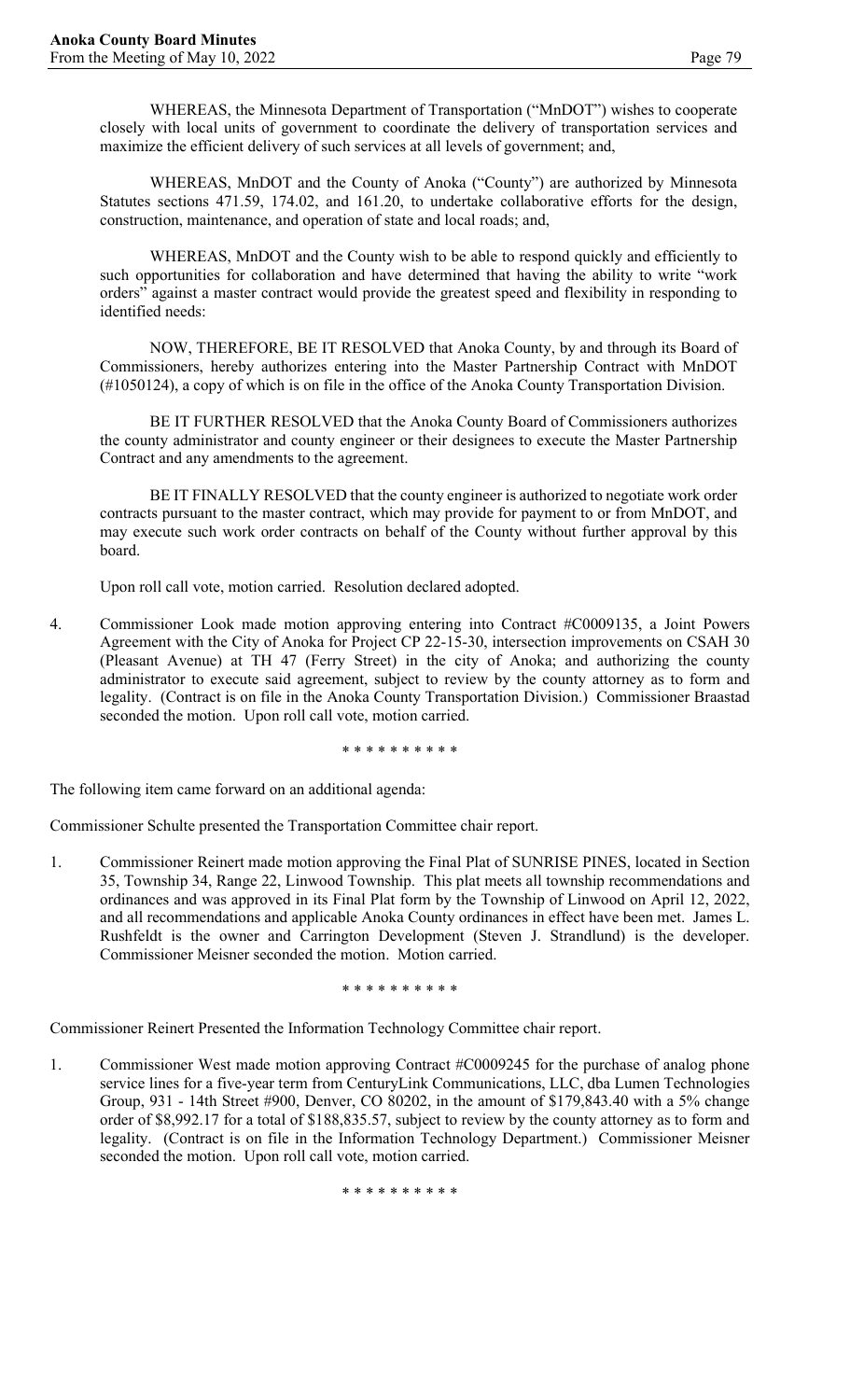Commissioner Reinert presented the Parks Committee report from the meeting of May 3, 2022.

1. Commissioner Look offered the following resolution and moved its adoption:

#### **RESOLUTION #2022–72**

# **RELATING TO THE ISSUANCE OF PERMITS FOR ARCHERY DEER HUNTING IN DESIGNATED AREAS OF BUNKER HILLS REGIONAL PARK, COON RAPIDS DAM REGIONAL PARK AND RICE CREEK CHAIN OF LAKES PARK RESERVE**

WHEREAS, the Anoka County Board of Commissioners has determined that the number of deer in Bunker Hills Regional Park, Coon Rapids Dam Regional Park, and Rice Creek Chain of Lakes Park Reserve are in excess of a sustainable population; and,

WHEREAS, based on aerial survey indices and other deer management variables, Anoka County has determined the deer density to be greater than 47 deer per square mile in Bunker Hills Regional Park, greater than 34 deer per square mile in Coon Rapids Dam Regional Park, and greater than 17 deer per square mile in Rice Creek Chain of Lakes Park Reserve during the last survey; and,

WHEREAS, an excess deer population has a negative impact on the natural resources of the park, creates a danger to users of roads and highways surrounding and within the parks; and,

WHEREAS, the management goal of Anoka County is to sustain a deer population density of 15 to 20 deer per square mile within the park system:

NOW, THEREFORE, BE IT RESOLVED that Anoka County, by and through its Board of Commissioners, does hereby authorize the Parks Department to issue permits for archery deer hunting by state licensed hunters possessing a valid 2022 Anoka County Archery Deer Hunting Permit in designated areas of the parks. The permits shall be effective from October 28, 2022, to and including December 31, 2022, with certain restrictions.

BE IT FURTHER RESOLVED that the Anoka County Board of Commissioners does hereby request that the Parks Department conduct an analysis of the effect of the archery hunt on the deer population and that the analysis be conducted after the permit sunset date on December 31, 2022, and before the next 2023 deer hunting season for consideration by the Parks Committee of the County Board.

BE IT FINALLY RESOLVED that the cities of Andover, Coon Rapids, Blaine, Ham Lake, Lino Lakes, and Centerville be notified of the passage of this resolution and be provided a copy of it.

Motion carried. Resolution declared adopted.

\* \* \* \* \* \* \* \* \* \*

Commissioner Braastad presented the Public Safety Committee chair report.

1. Commissioner Braastad made motion authorizing the Anoka County Sheriff's Office and Anoka County Corrections to enter into Contract #C0009173 for correctional health services and DetainEMR software (including startup costs, licenses, and support) with Advanced Correctional Healthcare, Inc., and its partner corporation, Advanced Inmate Medical Management, LLC, for a total amount not to exceed \$3,625,474 for the first year, effective upon execution, subject to review by the county attorney as to form and legality. (Contract is on file in the Sheriff's Office.) Commissioner West seconded the motion. Upon roll call vote, motion carried.

\* \* \* \* \* \* \* \* \* \*